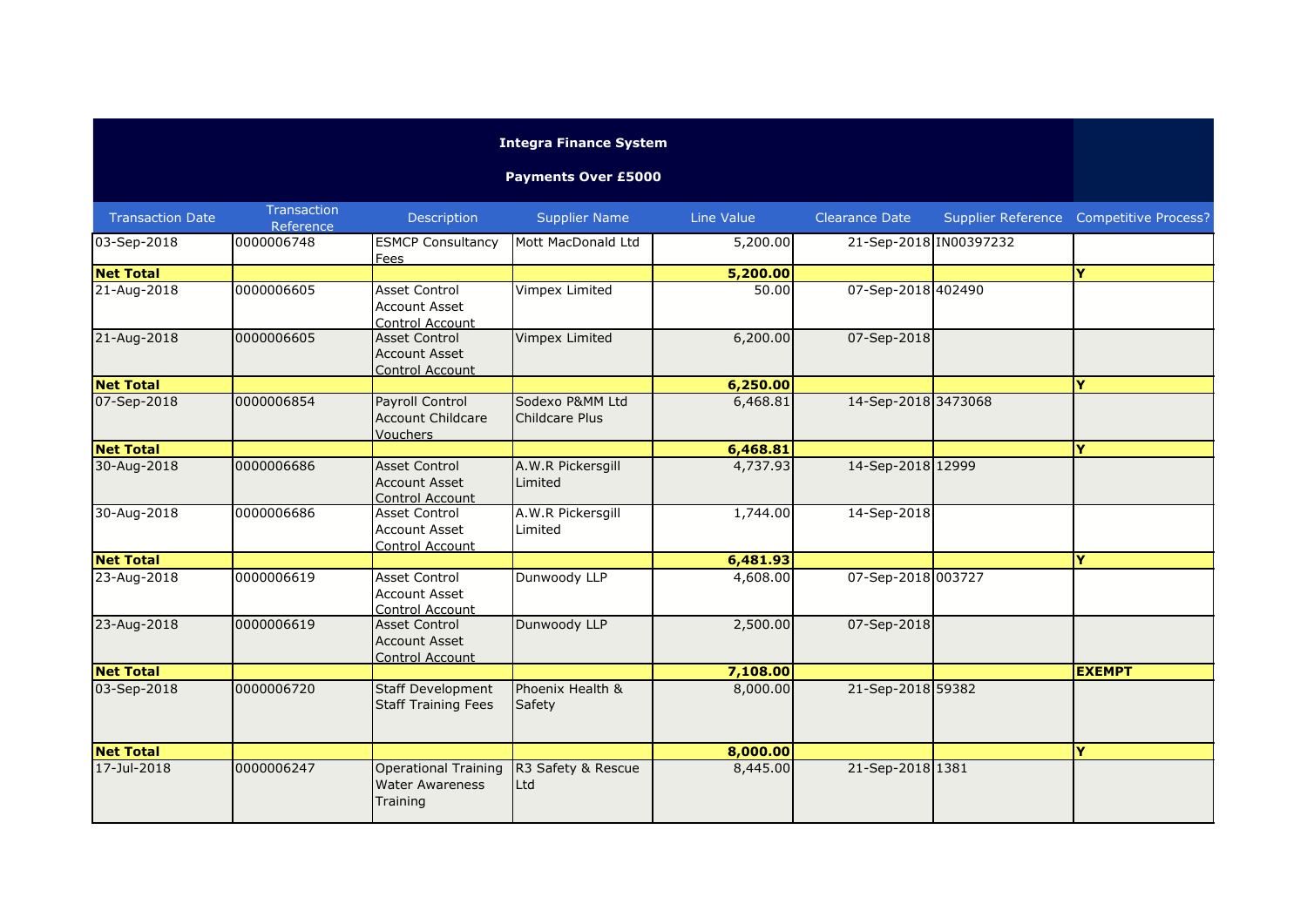| <b>Net Total</b> |            |                                                                    |                                | 8,445.00  |                        |                         | N.       |
|------------------|------------|--------------------------------------------------------------------|--------------------------------|-----------|------------------------|-------------------------|----------|
| 29-Aug-2018      | 0000006740 | Transport and<br>Workshops<br><b>Employment Agency</b><br>Payments | <b>Truckeast Ltd</b>           | 8,470.00  | 14-Sep-2018 11709972   |                         |          |
| <b>Net Total</b> |            |                                                                    |                                | 8,470.00  |                        |                         | N        |
| 31-Aug-2018      | 0000006769 | <b>Asset Control</b><br><b>Account Asset</b><br>Control Account    | <b>Edward Baden</b>            | 1,980.00  | 21-Sep-2018 260649     |                         |          |
| 31-Aug-2018      | 0000006769 | Asset Control<br><b>Account Asset</b><br>Control Account           | <b>Edward Baden</b>            | 1,980.00  | 21-Sep-2018            |                         |          |
| 31-Aug-2018      | 0000006769 | <b>Asset Control</b><br><b>Account Asset</b><br>Control Account    | <b>Edward Baden</b>            | 768.00    | 21-Sep-2018            |                         |          |
| 31-Aug-2018      | 0000006769 | Asset Control<br><b>Account Asset</b><br>Control Account           | Edward Baden                   | 1,980.00  | 21-Sep-2018            |                         |          |
| 31-Aug-2018      | 0000006769 | Asset Control<br><b>Account Asset</b><br><b>Control Account</b>    | Edward Baden                   | 864.00    | 21-Sep-2018            |                         |          |
| 31-Aug-2018      | 0000006769 | Asset Control<br><b>Account Asset</b><br>Control Account           | <b>Edward Baden</b>            | 985.00    | 21-Sep-2018            |                         |          |
| <b>Net Total</b> |            |                                                                    |                                | 8,557.00  |                        |                         | Ÿ        |
| 11-Sep-2018      | 0000006874 | <b>Asset Control</b><br><b>Account Asset</b><br>Control Account    | Wycombe Carpet<br>Centre Ltd   | 11,666.67 | 21-Sep-2018 010989     |                         |          |
| <b>Net Total</b> |            |                                                                    |                                | 11,666.67 |                        |                         | Y        |
| 31-Aug-2018      | 0000006693 | <b>ICT Computer</b><br>Software                                    | Updata<br>Infrastructure Uk    | 910.36    | 21-Sep-2018 6092013699 |                         |          |
| 31-Aug-2018      | 0000006693 | <b>ICT Computer</b><br>Software                                    | Updata<br>Infrastructure Uk    | 5,476.19  | 21-Sep-2018            |                         |          |
| 31-Aug-2018      | 0000006693 | <b>ICT Computer</b><br>Software                                    | Updata<br>Infrastructure Uk    | 5,187.33  | 21-Sep-2018            |                         |          |
| 31-Aug-2018      | 0000006693 | <b>ICT Computer</b><br>Software                                    | Updata<br>Infrastructure Uk    | 821.52    | 21-Sep-2018            |                         |          |
| <b>Net Total</b> |            |                                                                    |                                | 12,395.40 |                        |                         | Ÿ        |
| 17-Jul-2018      | 0000006681 | <b>Human Resources</b><br><b>Consultancy Fees</b>                  | West Yorkshire<br>Pension Fund | 16,951.00 |                        | 07-Sep-2018 89000068919 |          |
| <b>Net Total</b> |            |                                                                    |                                | 16,951.00 |                        |                         | Y        |
| 03-Sep-2018      | 0000006947 | <b>BASI Project</b><br>Computer Software                           | FireServiceRota B.V.           | 17,735.00 | 21-Sep-2018 201800022  |                         |          |
| <b>Net Total</b> |            |                                                                    |                                | 17,735.00 |                        |                         | <b>Y</b> |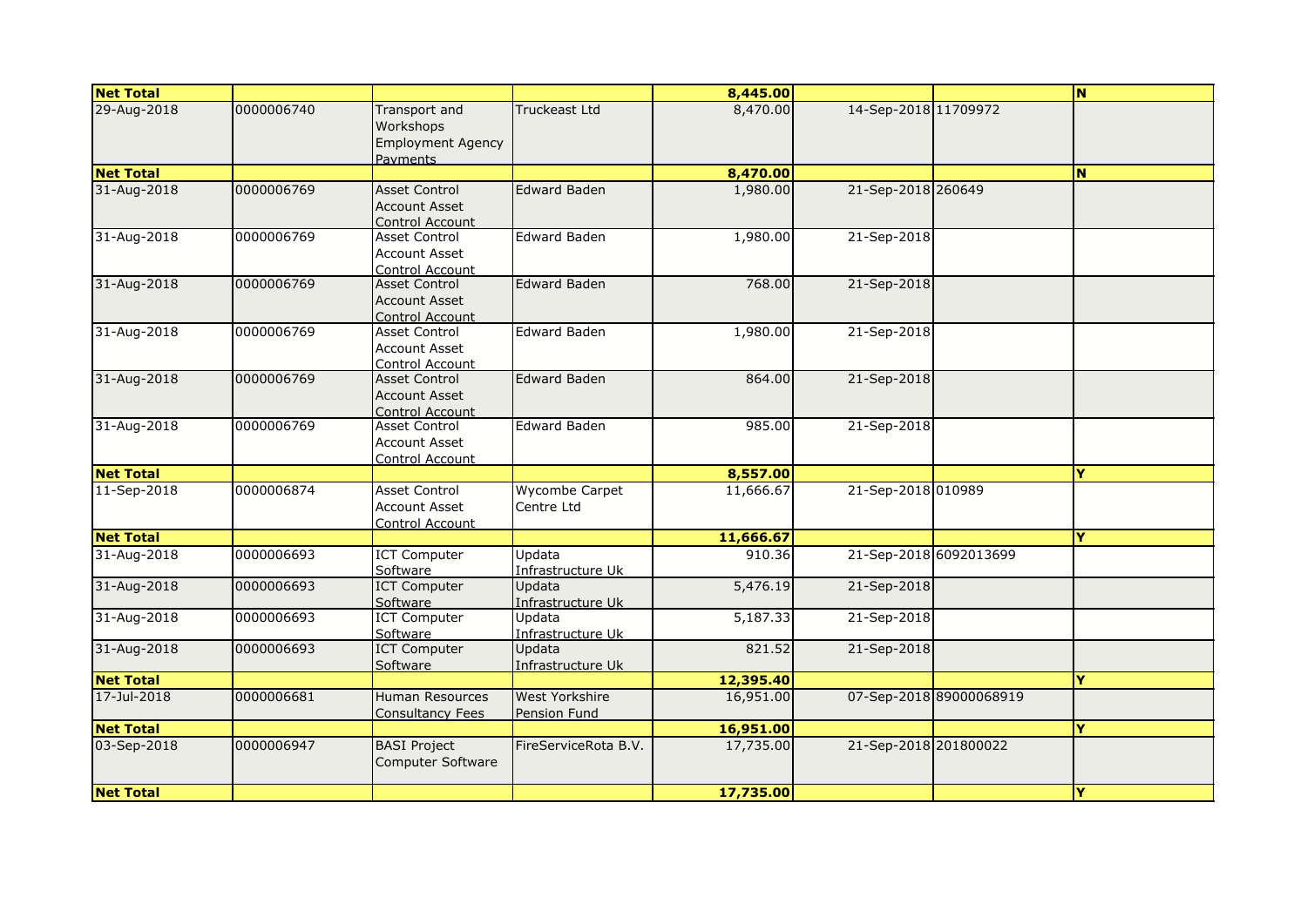| 01-Sep-2018      | 0000006749 | Admin Buildings -<br>Unit 7 Rents and<br>Hire of Premises              | <b>WE BLACK LTD</b>                | 20,000.00  | 07-Sep-2018 1918A    |                          |               |
|------------------|------------|------------------------------------------------------------------------|------------------------------------|------------|----------------------|--------------------------|---------------|
| <b>Net Total</b> |            |                                                                        |                                    | 20,000.00  |                      |                          | <b>EXEMPT</b> |
| 29-Aug-2018      | 0000006675 | <b>Payroll Control</b><br><b>Account Payroll</b><br>Control Account    | <b>BCC Pension Fund</b>            | 20,029.28  |                      | 07-Sep-2018 LGPSEESAUG18 |               |
| <b>Net Total</b> |            |                                                                        |                                    | 20,029.28  |                      |                          | <b>EXEMPT</b> |
| 20-Aug-2018      | 0000006696 | <b>ICT Main</b><br>Communications                                      | Updata<br>Infrastructure Uk        | 20,799.32  |                      | 07-Sep-2018 6092013691   |               |
| <b>Net Total</b> |            |                                                                        |                                    | 20,799.32  |                      |                          | Y             |
| 10-Aug-2018      | 0000006590 | <b>ICT Firelink</b>                                                    | Home Office                        | 29,140.00  | 21-Sep-2018 1143433  |                          |               |
| <b>Net Total</b> |            |                                                                        |                                    | 29,140.00  |                      |                          | Y             |
| 28-Aug-2018      | 0000006815 | <b>ICT Firelink</b>                                                    | Home Office                        | 29,140.00  | 21-Sep-2018 1143594  |                          |               |
| <b>Net Total</b> |            |                                                                        |                                    | 29,140.00  |                      |                          | Y             |
| 10-Sep-2018      | 0000006866 | <b>ICT Firelink</b>                                                    | Home Office                        | 29,140.00  | 28-Sep-2018 1143766  |                          |               |
| <b>Net Total</b> |            |                                                                        |                                    | 29,140.00  |                      |                          | <b>EXEMPT</b> |
| 30-Aug-2018      | 0000006767 | <b>Asset Control</b><br><b>Account Asset</b><br>Control Account        | T Clarke Contracting<br>Ltd        | 43,143.11  | 21-Sep-2018 18080453 |                          |               |
| <b>Net Total</b> |            |                                                                        |                                    | 43,143.11  |                      |                          | Y             |
| 05-Sep-2018      | 0000006768 | <b>Asset Control</b><br><b>Account Asset</b><br><b>Control Account</b> | T Clarke Contracting<br>Ltd        | 47,276.77  | 21-Sep-2018 18090063 |                          |               |
| <b>Net Total</b> |            |                                                                        |                                    | 47,276.77  |                      |                          | Y             |
| 17-Sep-2018      | 0000006913 | <b>Apprentices Agency</b><br><b>Services</b>                           | Encompass Select<br>Limited        | 1,793.97   | 21-Sep-2018 1070     |                          |               |
| 17-Sep-2018      | 0000006913 | Apprentices Agency<br><b>Services</b>                                  | <b>Encompass Select</b><br>Limited | 1,397.74   | 21-Sep-2018          |                          |               |
| 17-Sep-2018      | 0000006913 | Apprentices Agency<br><b>Services</b>                                  | <b>Encompass Select</b><br>Limited | 1,331.80   | 21-Sep-2018          |                          |               |
| 17-Sep-2018      | 0000006913 | <b>Apprentices Agency</b><br>Services                                  | <b>Encompass Select</b><br>Limited | 1,373.02   | 21-Sep-2018          |                          |               |
| 17-Sep-2018      | 0000006913 | Apprentices Agency<br><b>Services</b>                                  | <b>Encompass Select</b><br>Limited | 27,354.82  | 21-Sep-2018          |                          |               |
| 17-Sep-2018      | 0000006913 | <b>Apprentices Agency</b><br>Services                                  | <b>Encompass Select</b><br>Limited | 21,119.22  | 21-Sep-2018          |                          |               |
| 17-Sep-2018      | 0000006913 | Apprentices Agency<br><b>Services</b>                                  | <b>Encompass Select</b><br>Limited | 4,889.35   | 21-Sep-2018          |                          |               |
| 17-Sep-2018      | 0000006913 | <b>Apprentices Agency</b><br><b>Services</b>                           | <b>Encompass Select</b><br>Limited | 1,331.80   | 21-Sep-2018          |                          |               |
| <b>Net Total</b> |            |                                                                        |                                    | 60,591.72  |                      |                          | <b>Y</b>      |
| 13-Jul-2018      | 0000006917 | <b>Retirement Benefits</b><br>Gratuity & Injury<br>Payments            | Home Office                        | 395,596.00 | 21-Sep-2018 1143133  |                          |               |
| <b>Net Total</b> |            |                                                                        |                                    | 395,596.00 |                      |                          | <b>EXEMPT</b> |